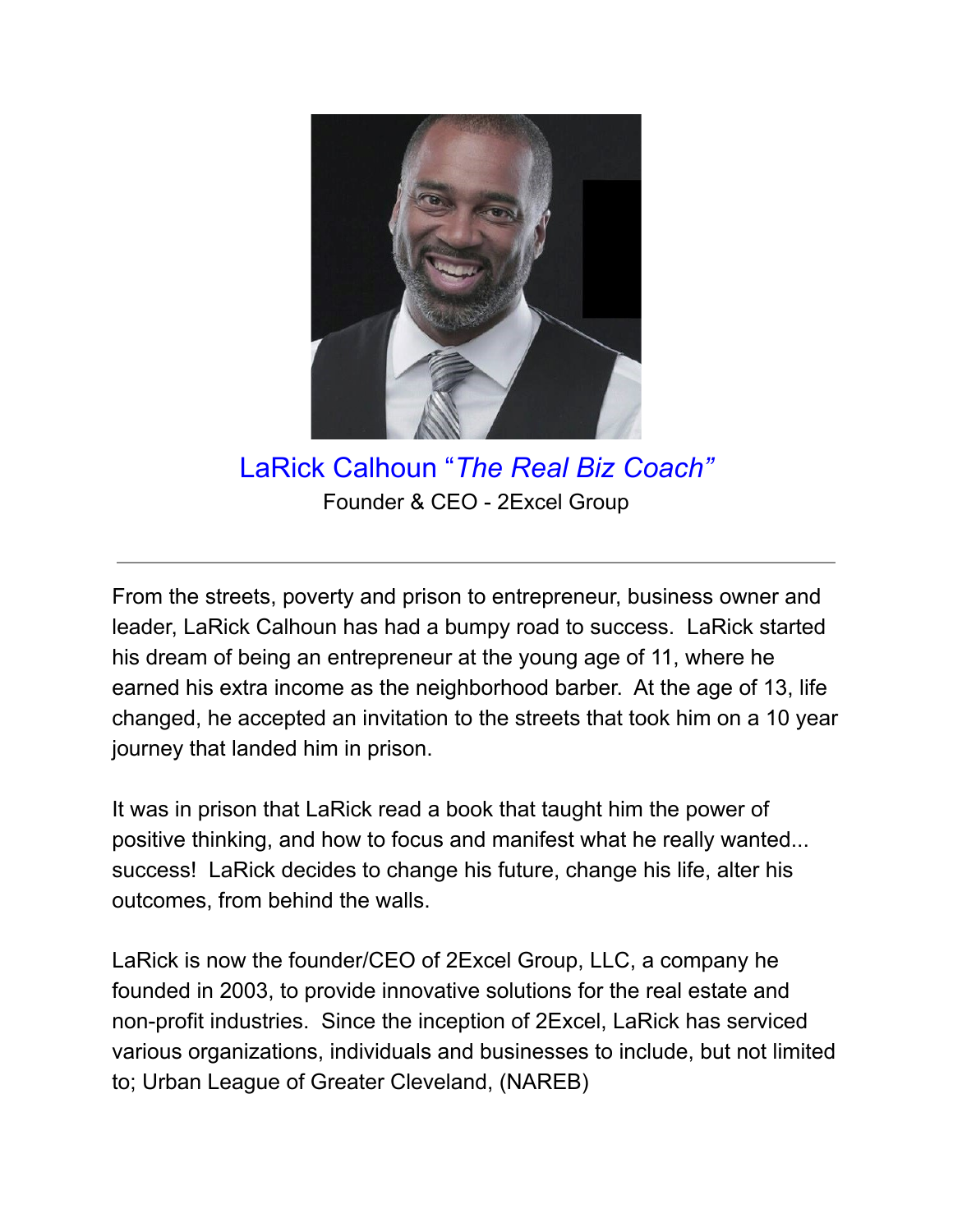In December 2018, LaRick began working to relaunch his real estate empowerment network that would allow him to renovate and sell Cleveland area properties, while teaching hands-on renovation skills to anyone that desired to learn. *"Understanding home renovation myself, allows me to feel more confident in being a landlord and an investor. It allows me to know that I can use these skills in various ways, including as a business or career.´*

He brings to his network, all of his experiences that he previously shared with local, national and international organizations like, National Association of Real Estate Brokers (Event Management), PNC Bank, Dr. George Fraser's Power Networking Conference (Event Management), The WORD Church (Program Development), YWCA, Garfield Heights Municipal Court (Staff Training) and Mt. Pleasant Now Development Corporation (Program Development), Kauffman Foundation (Program Expansion), (NMBC) National Muslim Business Conference (Program Development), The EMERGE with Irene Project Nigeria (Program Development), Les Brown Enterprises (Event Production & Management).

Past and current board affiliations include; Marymount Hospital Board of Advisors (OH), Cuyahoga Valley Career Center (OH), Vice President of the Garfield Heights Chamber of Commerce (OH), Greater Cleveland Real Estate Investors Association, Global Oved Dei Seminary & University (Gods U) FL, Kauffman Foundation's Global Entrepreneurship Week (OH).

Awards include; The Excellence in Business Counseling (Global Oved Dei Seminary & University) Award, Outstanding Leadership in Business (National Muslim Business Council), Who's Who of Cleveland/Akron, Business Achievement Award (Mayor Collova, City of Garfield Heights) and various others.